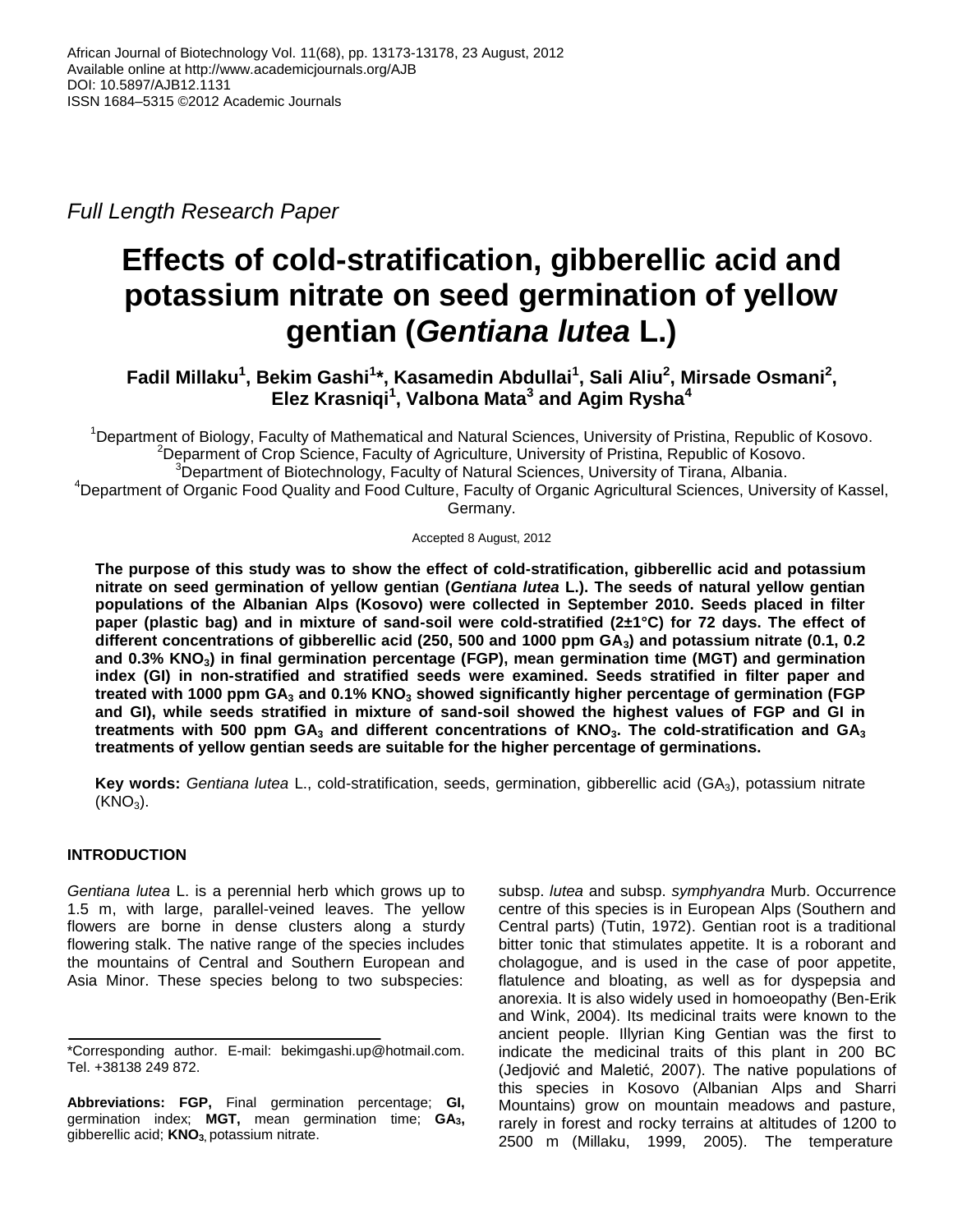influences the percentage and rate of germination through its effects on seed deterioration, loss of dormancy and the germination process itself (Roberts, 1988). It was observed that alternating temperatures profoundly enhanced breaking of seed dormancy in barnyard grass, common lambs-quarters and redroot pigweed when soil water content was high enough for germination (Martinez-Ghersa et al., 1997).

Gibberellins (GAs) and potassium nitrate ( $KNO<sub>3</sub>$ ) are used for breaking seed dormancy and promoting seed germination. Mostly, gibberellins are directly implicated in the control and promotion of germination. A biochemical reaction known to be enhanced by GA is the synthesis of hydrolases (especially α amylase) in the endosperm of cereal grains. Its breakdown is generally assumed to be an essential process of germination (Kolumbina et al., 2006). GA stimulates seed germination via amylase synthesis (Finch-Savage and Leubner, 2006). Also, nitrate (such as  $KNO<sub>3</sub>$ ) clearly stimulates the germination of dormant seeds (Alboresi et al., 2005).  $KNO<sub>3</sub>$  is the most widely used chemical for promoting germination. Solutions of 0.1 to 0.2%  $KNO<sub>3</sub>$  are common in routine germination testing and are recommended by the Association of Official Seed Analysts and the International Seed Testing Association for germination tests of many species (Copeland and Mc Donald, 1995; Basra, 1994). The effect of  $KNO<sub>3</sub>$  was discovered when it was proven that Knop's solution encourages germination of some plant species. Recently, it was confirmed that potassium nitrate interacts with light and temperature. A major problem in cultivating gentian is the seed which has extremely low germination rates.

The aim of this research was to determine the effect of cold-stratification, gibberellic acid and potassium nitrate on seed germination rates of yellow gentian.

#### **MATERIALS AND METHODS**

This study was carried out during 2010 to 2011 in the Department of Biology and Faculty of Agriculture, University of Pristina, Republic of Kosovo.

Seeds of yellow gentian (*G. lutea* L. subsp. *symphyandra* Murb.) were collected from native population in the Albanian Alps (Kosovo) in the subalpine zone at altitude of 1850 m. The collected seeds were stored in normal conditions. The seeds were divided into three groups (variants): non-stratified seeds (A), stratified seeds with filter paper in plastic bag (B) and stratified seeds with mixture of sandsoil (C). Stratification was carried out for 72 days at the temperature 2±1°C. final germination percentage (FGP), mean germination time (MGT) and germination index (GI) were examined after the treatment of the three seed groups with different concentrations of gibberellic acid  $(0, 250, 500, 1000)$  ppm  $GA<sub>3</sub>$  and potassium nitrate  $(0.1\%, 0.2\% \text{ and } 0.3\% \text{ KNO}_3)$ .

#### **Chemical and GA<sup>3</sup> treatments**

Before treatment with  $GA_3$  and  $KNO_3$ , all seed groups were disinfected with 70% ethanol for three minutes and rinsed three times with distilled and sterilized water. The three seed groups were

then put into flasks containing 250, 500 and 1000 ppm  $GA<sub>3</sub>$  for 24 h in the dark and 0.1, 0.2 and 0.3% potassium nitrate  $(KNO<sub>3</sub>)$  for 24 h in light condition.

#### **Seed germination assays**

For the three seed groups, the experiment was carried with four replications of 100 seeds each for 15 treatments and the control. Seeds were inoculated on top of double layered papers (ISTA, 1996) with 5 ml water in 10 cm Petri dishes. These Petri dishes were put into sealed plastic bags to avoid moisture loss. Incubation was done in a germinator for 30 days with photoperiod of 16 h with fluorescent light, 40  $\mu$ mol m<sup>-2</sup>s<sup>-1</sup> and in shifting temperature of 25±1°C.

Germinated seeds were counted every 48 h for 30 days. According to Sharma and Sharma (2010), seeds were considered to have germinated upon emergence of radicles (≥ 2 mm). MGT was calculated according to the following equation (Moradi et al., 2008).

MGT = ΣDn / Σn

Where, n is the number of seeds, which germinated on day D and D is the number of days counted from the beginning of germination.

GI was calculated as described in the Association of Official Seed Analysts (AOSA, 1983) by following the formula:

$$
GI = \frac{No. of ger. seed}{Day. of first count} + ... + \frac{No. of ger. seed}{Day. of final count}
$$

Where, ger. is germinated.

#### **Statistical analysis**

Least significant differences (LSD) at *P<0.05* and *P<0.01* level of probability was determined after analysis of variance (ANOVA) for all treatments according to the randomized complete block design (RCBD). For the analysis of variance, statistical analysis software (SAS, SAS institute, 2002) was used. Correlations between variables were examined using the Pearson correlation.

#### **RESULTS AND DISCUSSION**

The analysis of the variance with ANOVA (Table 2) showed highly significant differences for the mean square of the treatments of stratified seeds for all investigated parameters (FGP, MGT and GI). Also, the impact of interactions between treatment and stratification (TxS) was with higher influence on the different traits. Significant variation confirmed in our study can be attributed to the hormonal  $(GA_3)$  treatments and coldstratification. Bhan and Sharma (2011) confirmed that the interaction effect of stratification and chemical treatments on *Prunus armeniaca* L. had significant influence on the germination of seeds. From the correlative analysis of treatments according to Pearson, there are ascertained variable values of the phenotypic correlation coefficient. In all parameters measured, coefficients of phenotypic variation were 10.81 (MGT), 39.34% (FGP) and 40.47 (GI). There was positive significant correlation (P<0.01;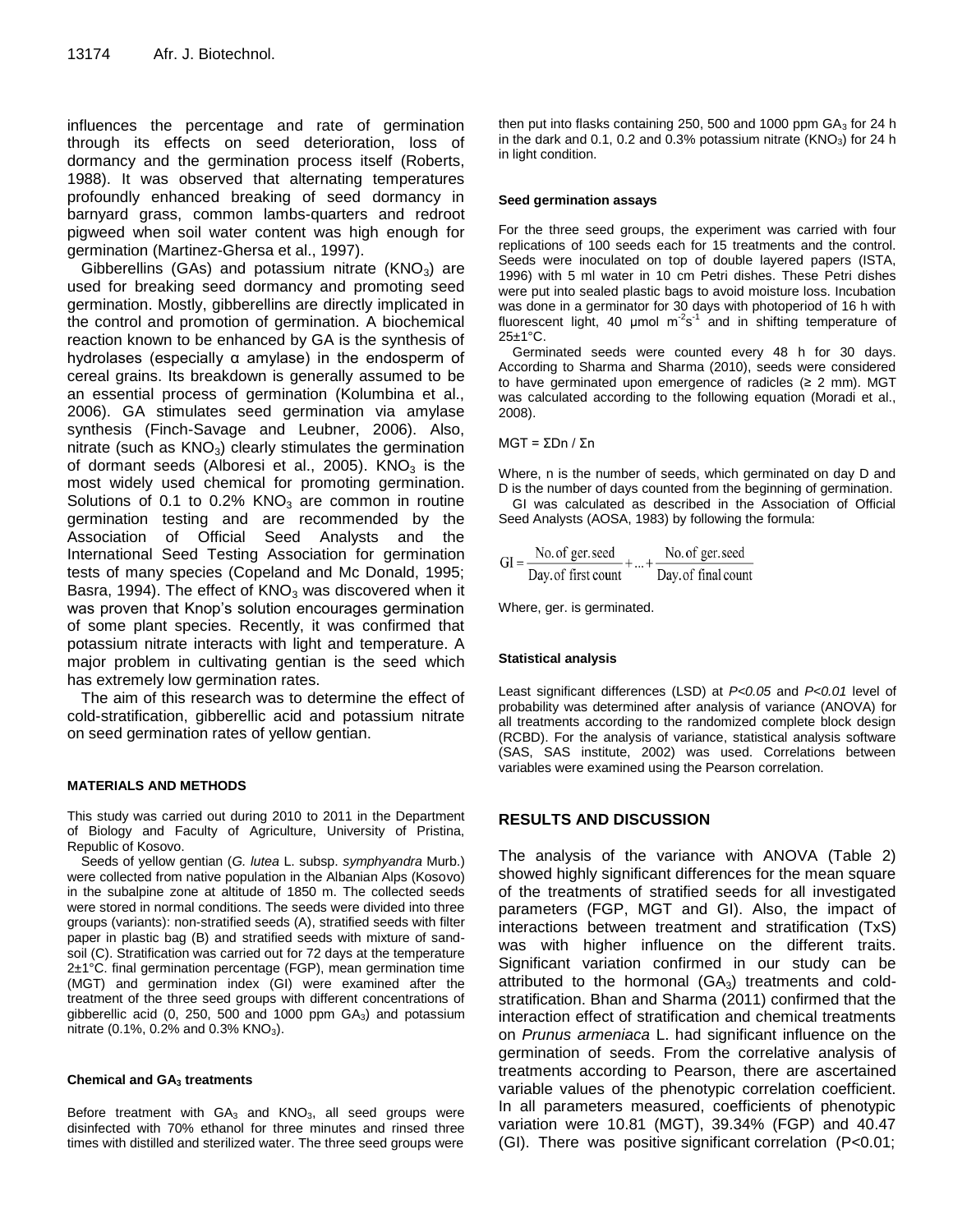| <b>Treatment</b>                      | A                   |              |              |                | в            |               |                      | C            |               |  |  |
|---------------------------------------|---------------------|--------------|--------------|----------------|--------------|---------------|----------------------|--------------|---------------|--|--|
|                                       | <b>FGP (%)</b>      | <b>MGT</b>   | GI           | <b>FGP (%)</b> | <b>MGT</b>   | GI            | <b>FGP (%)</b>       | <b>MGT</b>   | GI            |  |  |
| Control $(H2O)$                       | 6.33                | 8.37         | 4.48         | 7.67           | 13.11        | 4.02          | 21.67                | 9.57         | 14.40         |  |  |
| $GA3 (0) + KNO3 (0.1%)$               | 8.00                | 10.50        | 4.67         | 12.00          | 14.77        | 5.30          | 26.00                | 11.49        | 14.71         |  |  |
| $GA_3(0) + KNO_3(0.2%)$               | 7.00                | 9.51         | 4.50         | 12.00          | 12.66        | 6.43          | 34.67                | 9.86         | 22.09         |  |  |
| GA3 (0) + $KNO3$ (0.3%)               | 8.00                | 12.53        | 3.76         | 11.00          | 12.46        | 5.81          | 34.33                | 12.24        | 18.51         |  |  |
| $GA_3(250) + KNO_3(0)$                | 21.00               | 12.26        | 11.38        | 64.33          | 13.17        | 30.48         | 46.00                | 13.47        | 22.85         |  |  |
| $GA3$ (250) + KNO <sub>3</sub> (0.1%) | 15.00               | 12.06        | 8.13         | 60.00          | 13.60        | 29.59         | 57.33                | 12.26        | 31.60         |  |  |
| $GA_3(250) + KNO_3(0.2%)$             | 16.67               | 12.77        | 8.58         | 59.67          | 14.31        | 28.39         | 52.00                | 12.57        | 27.28         |  |  |
| $GA_3(250) + KNO_3(0.3%)$             | 14.00               | 12.05        | 7.69         | 60.00          | 12.64        | 31.95         | 53.00                | 12.46        | 28.41         |  |  |
| $GA_3(500) + KNO_3(0)$                | 17.67               | 14.29        | 7.97         | 79.67          | 14.12        | 36.81         | 70.67                | 12.51        | 37.86         |  |  |
| $GA_3(500) + KNO_3(0.1%)$             | 14.33               | 11.43        | 8.25         | 78.67          | 14.30        | 37.90         | 72.67                | 11.58        | 43.34         |  |  |
| $GA_3(500) + KNO_3(0.2%)$             | 16.00               | 13.25        | 7.87         | 75.67          | 14.55        | 34.48         | 71.33                | 10.67        | 45.38         |  |  |
| $GA_3(500) + KNO_3(0.3%)$             | 15.33               | 12.90        | 7.74         | 78.67          | 13.44        | 39.78         | 74.33                | 11.83        | 44.69         |  |  |
| $GA_3(1000) + KNO_3(0)$               | 21.33               | 12.87        | 10.45        | 88.67          | 11.46        | 50.06         | 69.67                | 13.17        | 37.94         |  |  |
| $GA_3(1000) + KNO_3(0.1%)$            | 18.00               | 12.56        | 9.18         | 93.67          | 10.39        | 58.28         | 71.67                | 11.43        | 43.20         |  |  |
| $GA_3(1000) + KNO_3(0.2%)$            | 17.00               | 12.21        | 8.85         | 93.33          | 10.99        | 56.30         | 68.67                | 12.10        | 40.22         |  |  |
| $GA_3(1000) + KNO_3(0.3%)$            | 15.00               | 13.64        | 7.03         | 92.00          | 10.68        | 56.47         | 71.00                | 11.99        | 41.40         |  |  |
| Mean for treatments                   | 14.42               | 12.08        | 7.53         | 60.44          | 12.92        | 32.00         | 55.94                | 11.83        | 32.12         |  |  |
| LSD P≤0.05                            | 7.008 <sup>NS</sup> | $3,885^{NS}$ | $3,259^{NS}$ | $18,205^{NS}$  | $3,495^{NS}$ | $10,752^{NS}$ | 25,928 <sup>NS</sup> | $3,127^{NS}$ | $21,328^{NS}$ |  |  |
| LSD $P\leq 0.01$                      | $9.437**$           | $5,232^{NS}$ | 4,389**      | 24,517**       | $4,706^{NS}$ | 14,480**      | 34,918**             | $4,211^{NS}$ | 28,722**      |  |  |

**Table 1.** Effect of seed stratification, gibberellic acid and potassium nitrate on FGP, MGT and GI in *G. lutea* L., the same letters are not significantly different at the *P* ≤ 0.01 and *P* ≤ 0.05 levels.

A, Non-stratified seeds; B, seeds stratification with filter paper; C, seeds stratification with sand-soil; FGP, final germination percentage; MGT, mean germination index; GI, germination index; Gibberellic acid (GA<sub>3</sub>) treatment including four levels: 0, 250, 500 and 1000 ppm; KNO<sub>3</sub> treatment including four levels: 0, 0.1, 0.2 and 0.3% (v/v), NS, non-significant; \*significant at 0.05 probability level; \*\*significant at 0.01 probability level.

r=0.96) between FGP and GI on non-stratified seeds. In addition, a positive significant correlation (P<0.01; r=0.87) of FGP and FGP between nonstratified and filter paper stratified seeds was seen. Results are presented in Table 3.

## **The effect of seed stratification on FGP, MGT and GI**

The FGP of stratified seeds of yellow gentian with

filter paper and sand-soil was higher when compared with non-stratified seeds (7.67, 21.67 and 6.33%) (Table 1). Our results of higher FGP of stratified seeds are in accordance with other authors results. Kouncu and Sesli (2000) showed that seeds of *Juglans regia* stratified for 125 days had a higher germination percentage. In addition, Jedjović and Maletić (2007) using seeds of yellow gentian moistened and cooled at 4°C for 90 days showed best germination percentage. Stratification might act simply to lower the rate of

enzymatic reactions taking place in the seed, and might cause differential changes in enzyme concentrations (Bewley and Black, 1994). The mean of FGP of the overall treatments for nonstratified seeds was 14.42%, for stratified seeds in sand-soil, it was 55.94% and for stratified seeds in filter-paper in plastic bags, it was 60.44%. The lower FGP of non-stratified seeds in our study is in accordance with results of Sharma and Sharma (2010), who in fresh seeds of *Bunium persicum* showed deep dormancy, confirmed no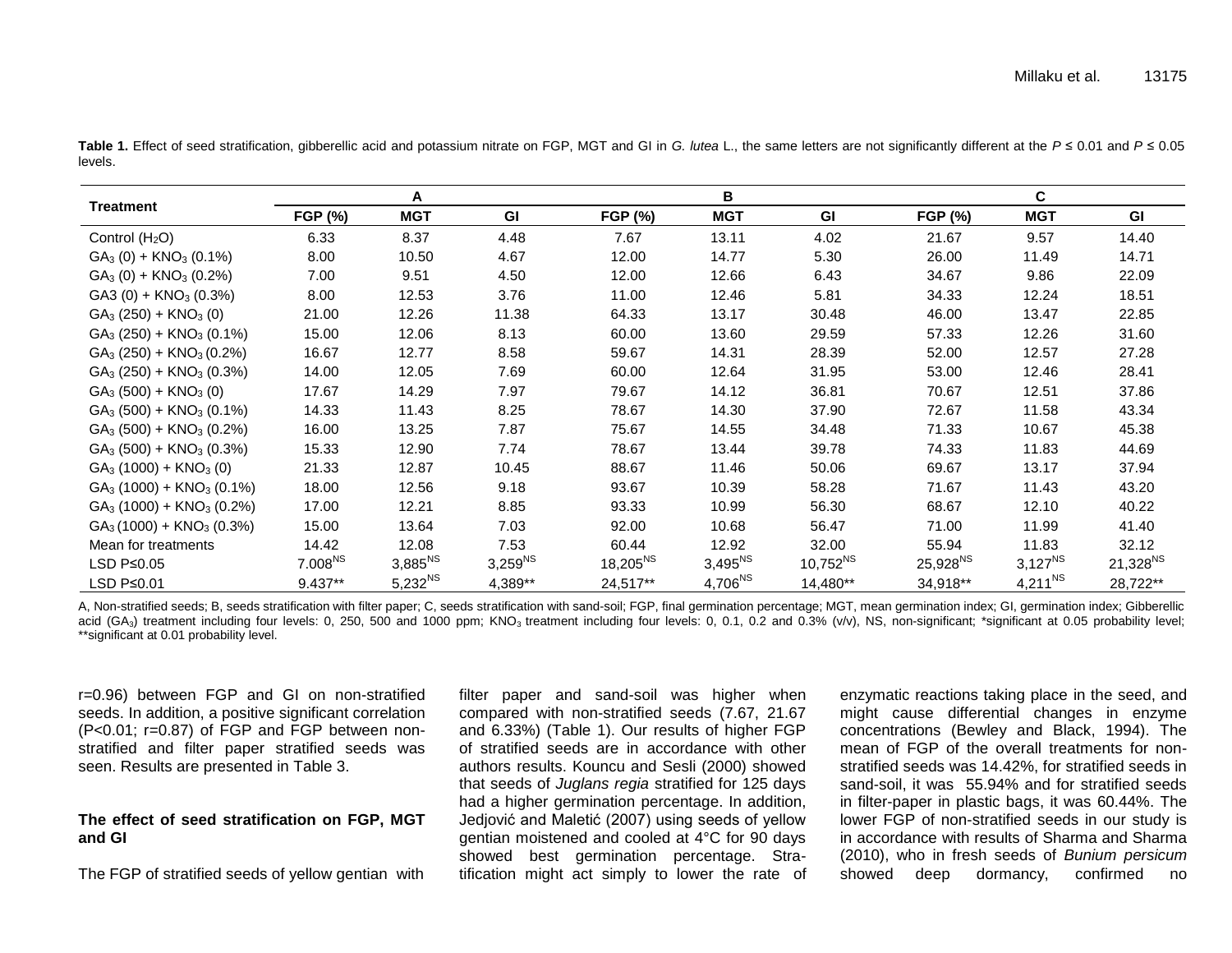| Sources of variation | <b>FGP</b> | <b>MGT</b> | Gl        |
|----------------------|------------|------------|-----------|
| Treatment (T)        | 516.72**   | $6.70**$   | 288.54**  |
| Stratification (S)   | 1121.94**  | $5.82**$   | 617.405** |
| <b>TxS</b>           | 108.67**   | $6.10**$   | 76.404**  |
| CV%                  | 39.34      | 10.81      | 40.47     |

**Table 2.** Mean square of physiological traits of *G. Lutea* L.

\*Significant at 0.05 probability level; \*\*significant at 0.01.

**Table 3.** Coefficients of correlation for characteristics studied according to Pearson.

| <b>Treatment</b> |            | A          |            |           | В          |            |          | C          |            |    |  |
|------------------|------------|------------|------------|-----------|------------|------------|----------|------------|------------|----|--|
|                  |            | <b>FGP</b> | <b>MGT</b> | GI        | <b>FGP</b> | <b>MGT</b> | GI       | <b>FGP</b> | <b>MGT</b> | GI |  |
| Α                | <b>FGP</b> |            |            |           |            |            |          |            |            |    |  |
|                  | <b>MGT</b> | $0.72**$   | 1          |           |            |            |          |            |            |    |  |
|                  | GI         | $0.96**$   | $0.54*$    | 1         |            |            |          |            |            |    |  |
| B                | <b>FGP</b> | $0.87**$   | $0.73**$   | $0.81***$ | 1          |            |          |            |            |    |  |
|                  | <b>MGT</b> | $-0.21$    | $-0.13$    | $-0.17$   | $-0.35$    |            |          |            |            |    |  |
|                  | GI         | $0.80**$   | $0.66*$    | $0.74**$  | $0.97**$   | $-0.54$    | 1        |            |            |    |  |
| С                | <b>FGP</b> | $0.75***$  | $0.75***$  | $0.66*$   | $0.94***$  | $-0.24$    | $0.89**$ | 1          |            |    |  |
|                  | <b>MGT</b> | $0.71***$  | $0.67*$    | $0.66*$   | 0.48       | $-0.11$    | 0.43     | 0.36       |            |    |  |
|                  | GI         | $0.64*$    | $0.65*$    | $0.56*$   | $0.91**$   | $-0.24$    | $0.86**$ | $0.97**$   | 0.17       | 1  |  |

A, Non-stratified seeds; B, seeds stratification with filter paper; C, seeds stratification with sand-soil; NS, non-significant; \*significant at 0.05 probability level; \*\*significant at 0.01 probability level; FGP, final germination percentage; MGT, mean germination index; GI, germination index.

germination until 120 days of optimum germination conditions. The germination percentage of non-stratified seeds of *P. armeniaca*, was lower when compared with stratified seeds (Bhan and Sharma, 2011). The average of FGP for each treatment of the three seed groups (Figure 1) was highest in the treatment of 1000 ppm of  $GA<sub>3</sub>$ . The obtained results are in accordance with previous researches (Moussa et al., 1998; Rouhi et al., 2010; Nadjafi et al., 2006; Zare et al., 2011).

## **The effect of GA<sup>3</sup> and KNO<sup>3</sup> treatments on FGP, MGT and GI of non-stratified seeds**

In non-stratified seeds (Table 1) treated with 1000 ppm  $GA<sub>3</sub>$  and 0% KNO<sub>3</sub>, the value of FGP was significantly higher (P<0.01) in comparison with three treatments without gibberellins (0  $GA_3$  and 0.1% KNO<sub>3</sub>; 0  $GA_3$  and 0.2% KNO<sub>3</sub>; 0 GA<sub>3</sub> and 0.3%) and control (21.33%; 6.33 to 8%, respectively). In the same seed treatments, the highest value of MGT was found in the case of treatment with 500 ppm  $GA_3$  and 0% KNO<sub>3</sub> (14.29). The highest value of GI in all treatments was recorded in treatment with 250 ppm  $GA_3$  and 0% KNO<sub>3</sub> (11.38). The value of GI is significantly higher in comparison (P<0.01) with the control. In addition, Gashi et al. (2011, 2012) confirmed that the seeds of *Ramonda nathaliae* treated with gibberellic acid and potassium nitrate germination did not exceed 53%.

## **The effect of GA<sup>3</sup> and KNO<sup>3</sup> treatments on FGP, MGT and GI of filter-paper stratified seeds**

The values of FGP and GI of seeds stratified in the filter paper (group B) and treated with 1000 ppm  $GA<sub>3</sub>$  and 0.1%  $KNO<sub>3</sub>$  (Table 1) are significantly higher in comparison with without gibberellins (0  $GA<sub>3</sub>$  and 0.1% KNO<sub>3</sub>; 0 GA<sub>3</sub> and 0.2% KNO<sub>3</sub>; 0 GA<sub>3</sub> and 0.3%) and control (P<0.01; FGP: 93.67% and 7.67 to 12% and GI: 58.28, 4.02 to 6.43, respectively). The highest value (but not statistically significant) of MGT was recorded on seed treated with 0 GA $_3$  and 0.1% KNO $_3$  (14.77). Our results of effect of  $GA_3$  on germination seeds of yellow gentian are in accordance with results of Erken and Kaleci (2010), who in seeds of yellow gentian treated with 600 ppm  $GA<sub>3</sub>$ recorded higher values of germination seeds. Our results of effect of  $GA_3$  on germination of seed treated with  $GA_3$ are also consistent with results of Petrova et al. (2006) who in treated seeds of *G. lutea* with GA<sub>3</sub> (50 mg J1)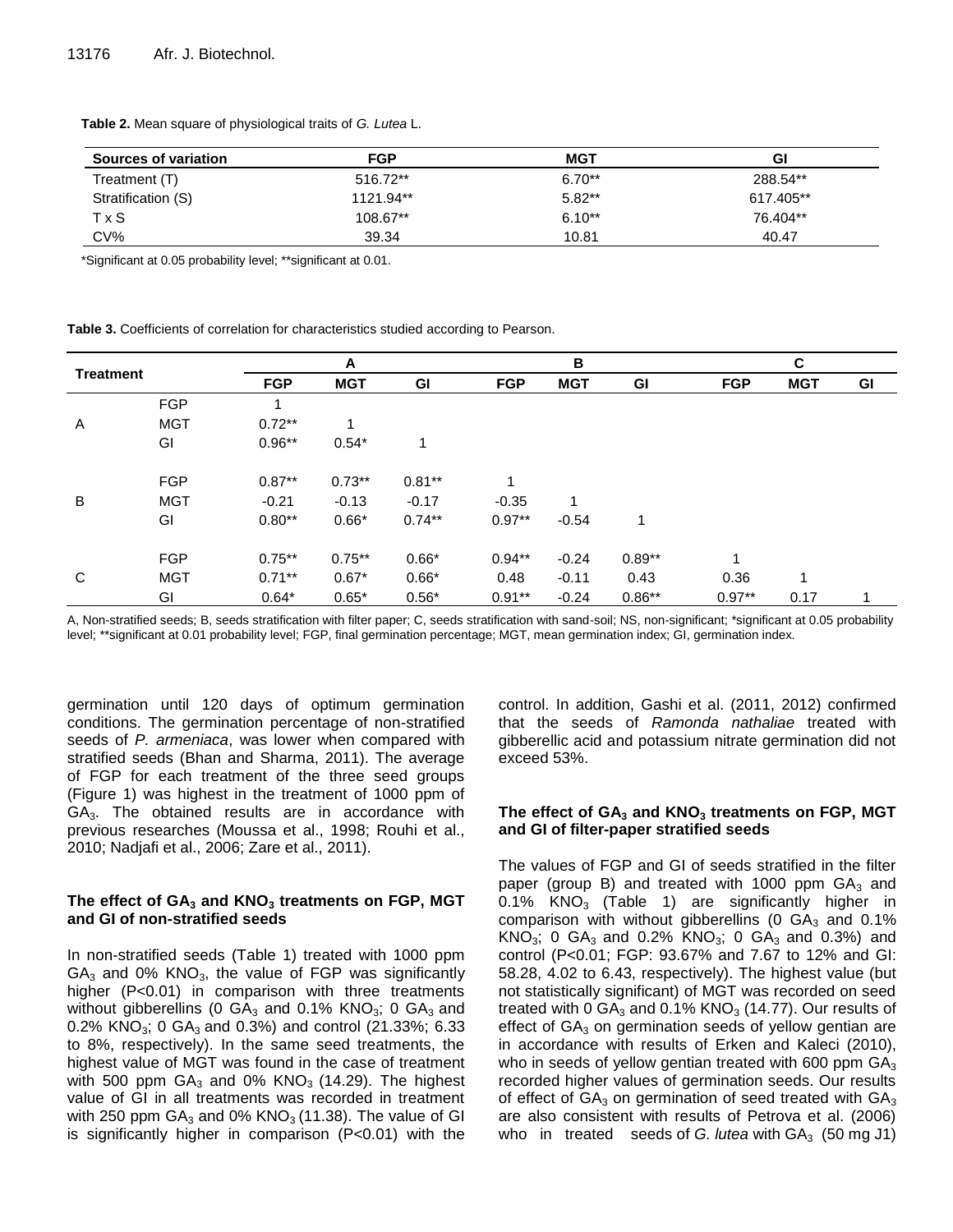

**Figure 1.** Mean of final germination percentage (FGP) of three seeds groups (non-stratified; stratified seeds with filter paper in plastic bag and stratified seeds with mixture of sand-soil) after their treatment with different concentrations of  $GA_3$  and KNO<sub>3</sub>.

confirmed higher percentage of germination (42.50% germination for the unscarified seeds and 60% for the scarified ones). Research carried out in recent years have shown that gibberellin is an effective germination stimulator in many plant species (Giba at al., 1993; Samaan et al., 2000; Çetinbaş and Koyuncu, 2006; Dewir et al., 2011; Bhan and Sharma, 2011)

## **The effect of GA<sup>3</sup> and KNO<sup>3</sup> treatments on FGP, MGT and GI of mixture of sand-soil stratified seeds**

The seeds of yellow gentian stratified in a mixture of sand-soil (group C) and treated with 500 ppm  $GA_3$  and 0.3%  $KNO<sub>3</sub>$  showed significantly FGP (P<0.01; 74.33%) in comparison with seeds treated with  $0 \text{ GA}_3$  and different levels of  $KNO<sub>3</sub>$  and control (Table 1). For this seed groups, MGT had higher values in the treatment with 250 ppm  $GA_3$  and 0%  $KNO_3$  (13.47). For GI, the highest value was in the treatment with 500 ppm  $GA_3$  and 0.2% KNO<sub>3</sub> (45.38), whereas the lowest value was in the treatments without gibberellins (0  $GA_3$  and 0.1%  $KNO_3$ ; 0  $GA_3$  and 0.2% KNO<sub>3</sub>; 0 GA<sub>3</sub> and 0.3%) and control (14.71, 22.09, 18.51 and 14.40, respectively). The treatments of three seed groups of yellow gentian with different concentration of  $KNO<sub>3</sub>$  (0.1, 0.2 and 0.3%) had no significant effect on seed germination. On the other hand, Yücel and Yilmaz (2009) confirmed the inhibiting effect of germination on seeds of *Salvia cyanescens* treated with different concentrations of  $KNO<sub>3</sub>$ .

## **Conclusion**

Seeds of yellow gentian have to undergo a period of cold stratification in order to obtain better results in seed germination. In order to obtain a value above 93.33% of FGP, the seed stratification of yellow gentian is recommended with the temperature of  $2\pm1^{\circ}C$  for 72 days in filter-paper placed in plastic bags hermetically sealed, and thereafter treated with 1000 ppm of  $GA<sub>3</sub>$  and 0.1% KNO<sub>3</sub>.

## **ACKNOWLEDGEMENT**

We would like to thank Prof. Dr. Isa Elezaj for professional collaboration.

#### **REFERENCES**

- Alboresi A, Gestin C, Leydecker MT, Bedu M, Meyer C, Truong HN (2005). Nitrate, a signal relieving seed dormancy in *Arabidopsis*. Plant Cell. Environ. 28(4):500-512.
- Association of Official Seed Analysis (AOSA) (1983). Seed Vigor Testing Handbook. Contribution No. 32 to the handbook on Seed Testing. 18-19
- Basra AS (1994). Seed quality basic mechanism and agricultural implications. Food Products Press. Binghamton, New York, USA.
- Bewley JD, Black M (1994). Seeds: Physiology of Development and Germination Plenum, Plenum Press New York, USA. P 455
- Ben-Erik VW, Wink M (2004). Medical plant of the world. Timber Press., 1st edn., Portland-London, UK. P. 155